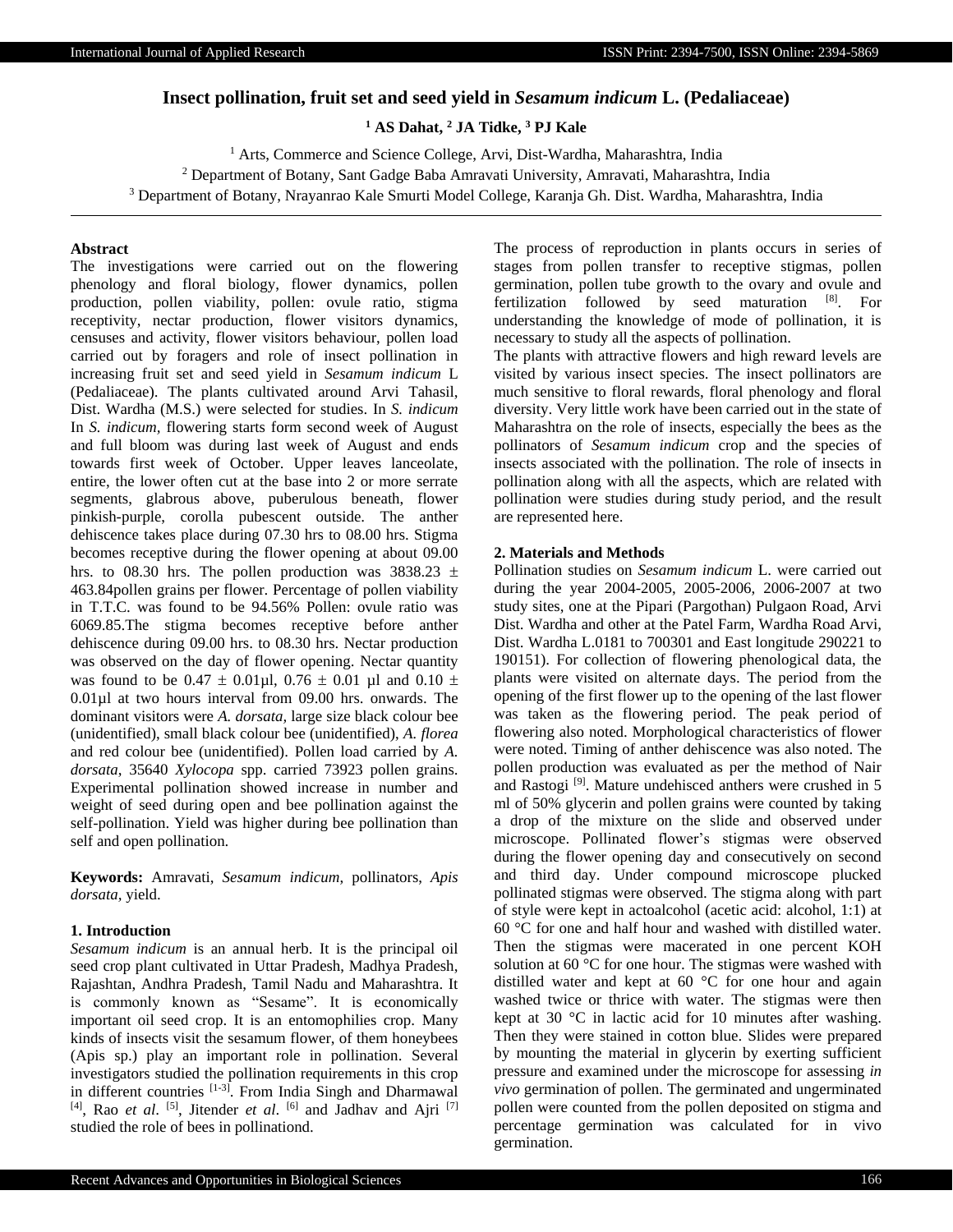The dehisced anthers from the flower were collected from different sites for in vitro germination. They were tested with various concentrations of sucrose viz. 10, 20, 30, 40, and 50%. In vitro pollen germination percentage was calculated from the pollen counts of germinated and ungerminated pollen grains. Average of five flowers was taken for each treatment.

Pollen: ovule ratio was determined as per Cruden [10]. To assess the pollen viability, tetrazolium test proposed by Loken [11] was used. Stigma receptivity was tested by pollinating flowers at different stages and also by observing the stigmatic surface with the help of hand lens (10X). The quantity of nectar was measured by graduated capillaries at different time on the days of flower opening. The timing of insects visit, time spent on a flower, number of flower visited per bout was noted. Pollen load carried by insect was assessed. The insects were caught by insect catching net and preserved in separate box with naphthalene bolls inside it. Bee specimens were identified from Central Bee Research Institute, Ganeshkhind Road, Pune.

To compare the yield three treatments viz., self- pollination, open-pollination and bee- pollination were carried out. 10 umbels of equal size were selected for each treatment. For self-pollination bagging of the flower before opening was done, for open pollination the umbels were kept unbagged and for bee pollination the umbels were bagged after the visit of bees. At the time of harvest all the umbels were collected separately. The observations on fruit set and its weight in gram were noted.

#### **3. Results**

## **3.1 Flowering phenology and flower biology**

Upper leaves lanceolate, entire, the lower often cut at the base into 2 or more serrate segments, glabrous above, puberulous beneath, flower pinkish-purple, corolla pubescent outside. In *S. indicum,* flowering starts form second week of August and full bloom was during last week of August and ends towards first week of October (Table No. 1).

| Year      | <b>Study site</b> | <b>First flower</b> | <b>Full bloom</b>                              | <b>Last flower</b> |
|-----------|-------------------|---------------------|------------------------------------------------|--------------------|
| 2004-2005 |                   | $12th$ Aug.         | $20th$ Aug. to $5th$ Sept.                     | $28th$ Oct.        |
|           |                   | $17th$ Aug.         | $25th$ Aug. to $8th$ Sept.                     | $28th$ Sept.       |
| 2005-2006 | А                 | $29th$ Aug.         | $10^{th}$ Sept. to $25^{th}$ Sept.             | $10th$ Oct.        |
|           |                   | $20th$ Aug.         | $30th$ Aug. to $10th$ Sept.                    | $15th$ Sept.       |
| 2006-2007 |                   | $27th$ July         | 10 <sup>th</sup> Aug. to 20 <sup>th</sup> Aug. | $5th$ Sept.        |
|           |                   | $5th$ Aug.          | $15th$ Aug. to $25th$ Aug.                     | $10th$ Sept.       |

**Table 1:** Blooming phenology of *Sesamum indicum* during the year.

# **3.2 Flower dynamic**

In *S. indicum* flower opening takes place during 06.30 hrs till 08.00 hrs. The anther dehiscence takes place during 07.30 hrs to 08.00 hrs. Stigma becomes receptive during the flower opening at about 09.00 hrs. to 08.30 hrs. The upper surface of receptive stigma appears glossy and white colour. The receptivity ceases during 16.00 hrs to 18.00 hrs on the flower opening day.

# **3.3 Pollen productivity**

In *S. indicum* pollen production was found to be  $3838.23 \pm$ 463.84, 3361.05  $\pm$  782.70 and 3735  $\pm$ 775.64 per flower during the flowering period of the years  $2004 - 2005$ ,  $2005 -$ 2006, 2006 – 2007 respectively (Table No. 2).

| <b>Table 2:</b> Pollen production per flower in S. indicum |  |  |  |  |
|------------------------------------------------------------|--|--|--|--|
|------------------------------------------------------------|--|--|--|--|

| Year | Mean No. of p.g. per flower | S.D.   | S.E.            | Range            | <b>Total pollen production</b> |
|------|-----------------------------|--------|-----------------|------------------|--------------------------------|
| 2004 | 3838.23                     | 463.84 | 146.69          | 3247.20 -4692.60 | $3838.23 + 463.84$             |
| 2005 | 3361.05                     |        | 782.70   247.53 | 2356.20--4801.50 | $3361.05 + 782.70$             |
| 2006 | 3735.27                     | 775.64 | 245.30          | 2772 -- 5742     | $3735.27 + 775.64$             |

## **3.4** *In-vivo* **and** *in-vitro* **pollen germination**

*In-vivo* pollen germination was found to be 12.98%, 30.41%, and 46.17% on the day of flower opening, second day and third day respectively (Table No. 3). *In-vitro* pollen

germination was found to be 83.24%, 88.64%, 59.39%, 43.35% and 34.07% in 10%, 20%, 30%, 40% and 50% sucrose solution respectively (Table No. 4).

**Table 3:** *In vivo* pollen germination on stigma.

| Day             | Total no. of pollen<br><b>Germinated (five flowers)</b> | No. of pollen non<br>germinated | <b>Total No. of</b><br>pollen | % of germination |
|-----------------|---------------------------------------------------------|---------------------------------|-------------------------------|------------------|
| 1 <sub>st</sub> | 28                                                      |                                 | 155                           | 16.41            |
| 2nd             |                                                         |                                 | 88                            | 20.36            |
| 2rd             | ጎግ                                                      | 70                              | 106                           | 27.46            |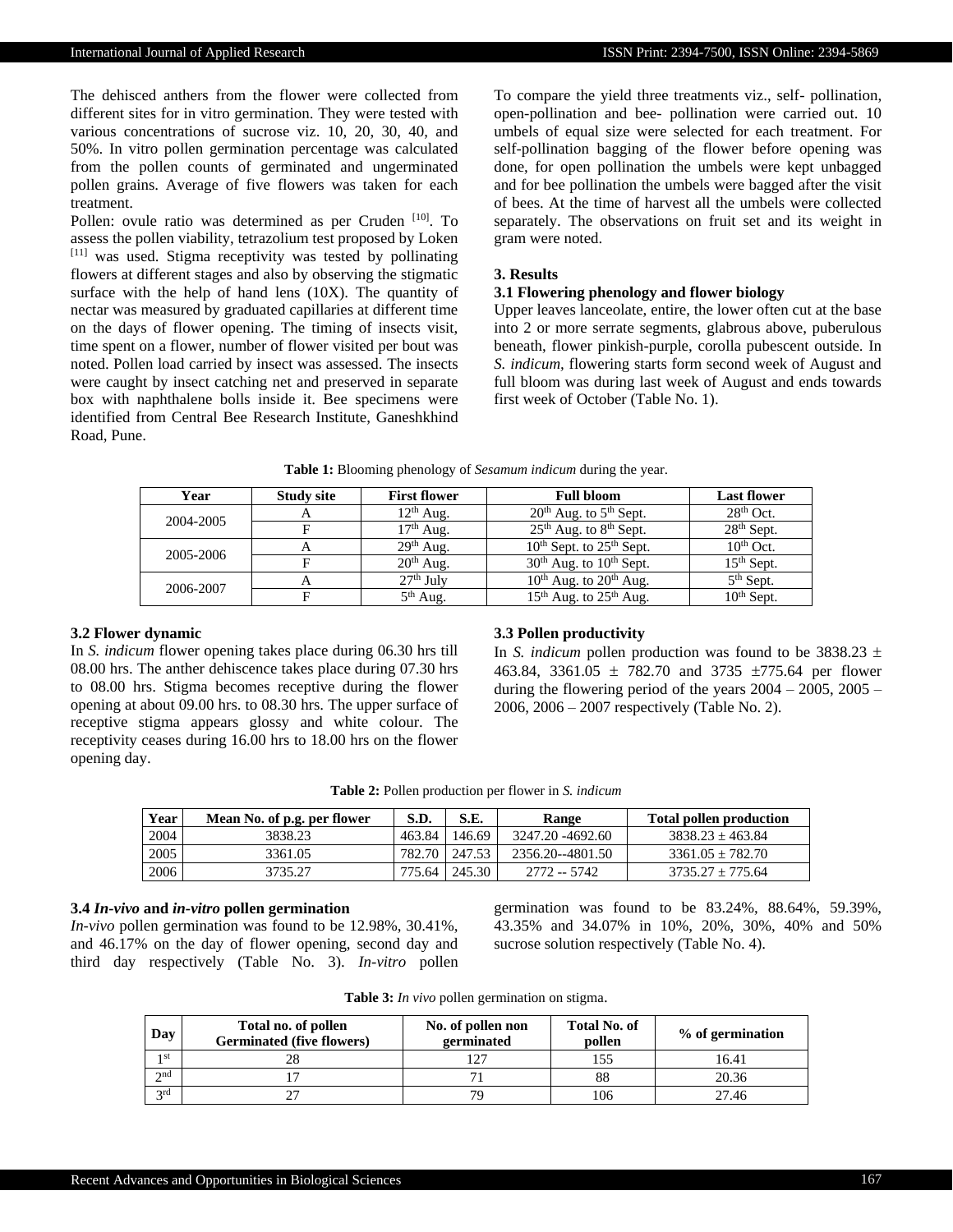| S. N. | Percentage of sucrose % | No. of pollen<br>germinated | No. of pollen non<br>germinated | <b>Total No. of</b><br>pollen | % of germination |
|-------|-------------------------|-----------------------------|---------------------------------|-------------------------------|------------------|
|       | 10%                     | 10                          | 85                              |                               | 10.52            |
|       | 20%                     | 27                          | 124                             | 151                           | 17.88            |
|       | 30%                     | 34                          | 122                             | 156                           | 21.79            |
| 4     | 40%                     | 32                          | 116                             | 148                           | 21.62            |
|       | 50%                     | 38                          | 128                             | 166                           | 22.89            |

**Table 4:** *In vitro* pollen germination in *S. indicum*

## **3.5 Pollen viability**

Percentage of viability in 1% acetocarmine was found to be 94.56% during 2004–2005 and in triphinyl tetrazolium chloride percentage of pollen viability was found to be 96.93% and 87.65% during the flowering season 2005–2006 and 2006–2007 respectively (Table No. 5).

**Table 5:** Pollen viability in *S. indicum*

| Sr. No. | No. of viable pollen | No. of non-viable pollen | <b>Total No. of pollen</b> | <b>Viability Percentage Mean</b> |
|---------|----------------------|--------------------------|----------------------------|----------------------------------|
|         | 38.00                | 5.00                     | 143.00                     | 96.50                            |
|         | 61.80                | 5.30                     | 167.10                     | 96.82                            |
|         | 7.30                 | 17.20                    | 134.50                     |                                  |

## **3.6 Pollen: ovule ratios**

**The pollen:** ovule ratio was found to be 6069.85, 5517.60 and 5656.69 during the successive years of observation (Table No. 6).

**Table 6:** Pollen: ovule ratios in *S. indicum*

| Year | <b>Total pollen</b><br>production | No. of<br>ovule | Pollen-ovule<br>ratio |
|------|-----------------------------------|-----------------|-----------------------|
| 2003 | 3838.23                           | 46              | 83.43                 |
| 2004 | 3361.05                           | 46              | 73.06                 |
| 2005 | 3735.27                           | 48              | 77 81                 |

#### **3.7 Stigma receptivity**

In *S. indicum* stigma becomes receptive during the flower opening at about 09.00 hrs. to 08.30 hrs. The upper surface of receptive stigma appears glossy and white colour. The receptivity ceases during 16.00 hrs to 18.00 hrs on the flower opening day.

## **3.8 Nectar production**

Nectar quantity was measured between morning hrs during 09.00 hrs to 11.00 hrs, 01.00 hrs to 03.00 hrs and 04.00 hrs to 06.00 hrs. The quantity of nectar was found to be 0.47  $\pm$ 0.01 $\mu$ l, 0.76  $\pm$  0.01  $\mu$ l and 0.10  $\pm$  0.01 $\mu$ l respectively (Table No. 7).

| S.N.              | <b>Nectar Amount</b> | Mean | S.D. | S.E.              | Range         | <b>Total Nectar Amount</b> |
|-------------------|----------------------|------|------|-------------------|---------------|----------------------------|
|                   |                      |      |      | 9:00 to 11:00 am  |               |                            |
| $\mathbf{1}$      | $\overline{4}$       |      |      |                   |               |                            |
| $\mathbf{2}$      | 4                    |      |      |                   |               |                            |
| 3                 | 4                    | 3.4  | 3.32 | 0.27              | $0.3.0 - 3.6$ | $3.32 + 0.12$              |
| $\overline{4}$    | 3                    |      |      |                   |               |                            |
| 5                 | $\overline{2}$       |      |      |                   |               |                            |
| 13.00 to 15:00 pm |                      |      |      |                   |               |                            |
| 1                 | 5                    |      |      |                   |               |                            |
| 2                 | 5                    |      |      |                   |               |                            |
| 3                 | 5                    | 5.60 | 0.53 | 0.24              | $5.0 - 6.6$   | $5.60 \pm 0.24$            |
| $\overline{4}$    | 6                    |      |      |                   |               |                            |
| 5                 | 6                    |      |      |                   |               |                            |
|                   |                      |      |      | 16:00 to 18:00 pm |               |                            |
|                   | $\overline{0}$       |      |      |                   |               |                            |
| $\overline{2}$    |                      |      |      |                   |               |                            |
| 3                 |                      | 0.6  | 0.56 | 0.03              | $0.4 - 0.6$   | $0.56 \pm 0.03$            |
| $\overline{4}$    | 0                    |      |      |                   |               |                            |
| 5                 | $\mathbf{0}$         |      |      |                   |               |                            |

**Table 7:** Total nectar production in *S. indicum*

#### **3.9 Flower visitor dynamics**

In *S. indicum* insect visitors were *A. dorsata*, large size black colour bee (unidentified) small black colour bee (unidentified), *A. florea*, *Xylocopa* spp. and Flying bee (unidentified). The occasional visors were moths, beetles and thrips (Table No. 8).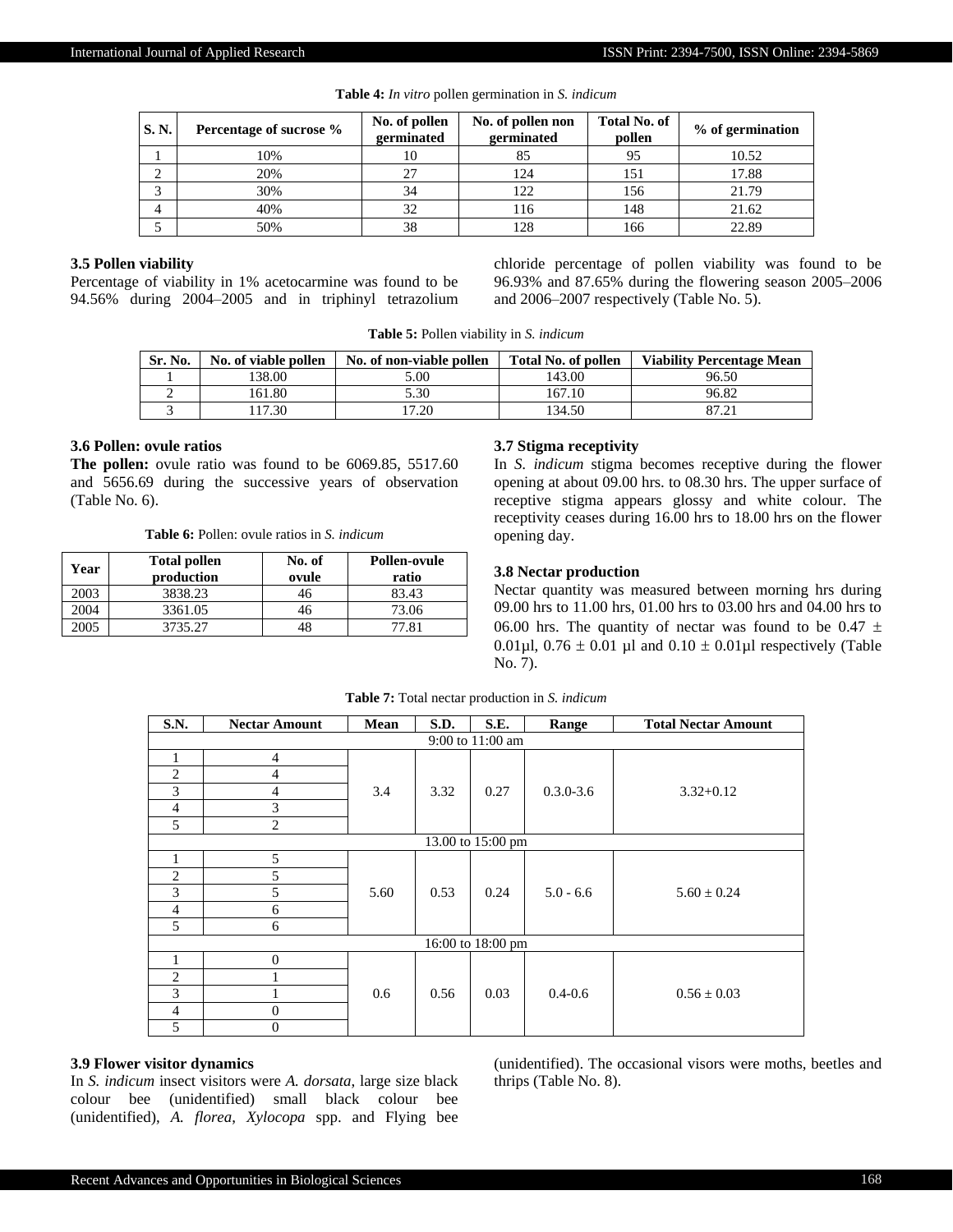# **3.10 Flower visitor behaviour**

In *S. indicum,* the flowers are white or pink colour. The visitors especially bees visit the flowers during 07.00 to 12.30 hrs. *A. dorsata,* large size black colour bee (unidentified), small black colour bee (unidentified), *A. florea* and red colour bee (unidentified) visit the flower and stay on flower for 4 to 27 seconds. *Xylocopa* spp. start visiting the flower during 07.10 hrs and remain active upto 17.30 hrs. The occasional visitors were moths, beetles and thrips which stay on flower for long period (Table No. 8). In *S. indicum, A. dorsata*  carried 35640 pollen grains. Flying bee carried 25126 pollen grains and *Xylocopa* carried 73923 pollens on their body (Table No. 8).

| <b>Table 8:</b> Visitor census in S. <i>indicum</i> . |  |
|-------------------------------------------------------|--|
|-------------------------------------------------------|--|

| <b>Forage type</b>        | Forage<br>type | Length of visit (sec.) | Time of visit (hrs)    | Pollen load | Flower visited per bout | Visit freq. |
|---------------------------|----------------|------------------------|------------------------|-------------|-------------------------|-------------|
| A. dorsata                | P/N            | $5 - 27$               | $07.00$ am- $05.30$ pm | 35640       | 1-4                     | VF          |
| Black bee (unidentified)  | P/N            | $6 - 24$               | $07.10$ am-05-10 pm.   |             | 1-4                     | VF          |
| Xylocopa                  | P/N            | $6 - 22$               | $07.10$ am- $05.20$ pm | 73923       | 1-3                     | VF          |
| Red Bee<br>(Unidentified) | P/N            | $5 - 18$               | 08.30 am-04.30 pm      | 25126       | $1 - 5$                 | VF          |
| Thrips                    |                | Reside                 | 08.30 am-05.30 pm      |             |                         |             |







A. dorsata visiting the flower Moth collecting nectar Black bee visiting the flower



Beetle visiting the flower *A. florea* visiting the flower

Dominant mode of reproduction, fruit set and yield. The fruit set was found to be 00%, 90%, 60%, 70%, 60%; 00%, 95%, 70%, 75%, 70%; 00%, 95%, 55%, 80% and 90% in apomixis, autogamy, allogamy, and pollination by insect and open pollination respectively during  $2004 - 2005$ ,  $2005 - 2006$  and



2006–2007 (Table No.9). The effects of different treatment on the yield in terms of weight of the capsule was found to be 0.582 gm, 0.619 gm and 0.574 gm in self-pollination, 0.782 gm, 0.818 gm and 0.738 gm in insect pollination; 0.674 gm, 0.716 gm and 0.698 gm in open pollination. . (Table No. 10).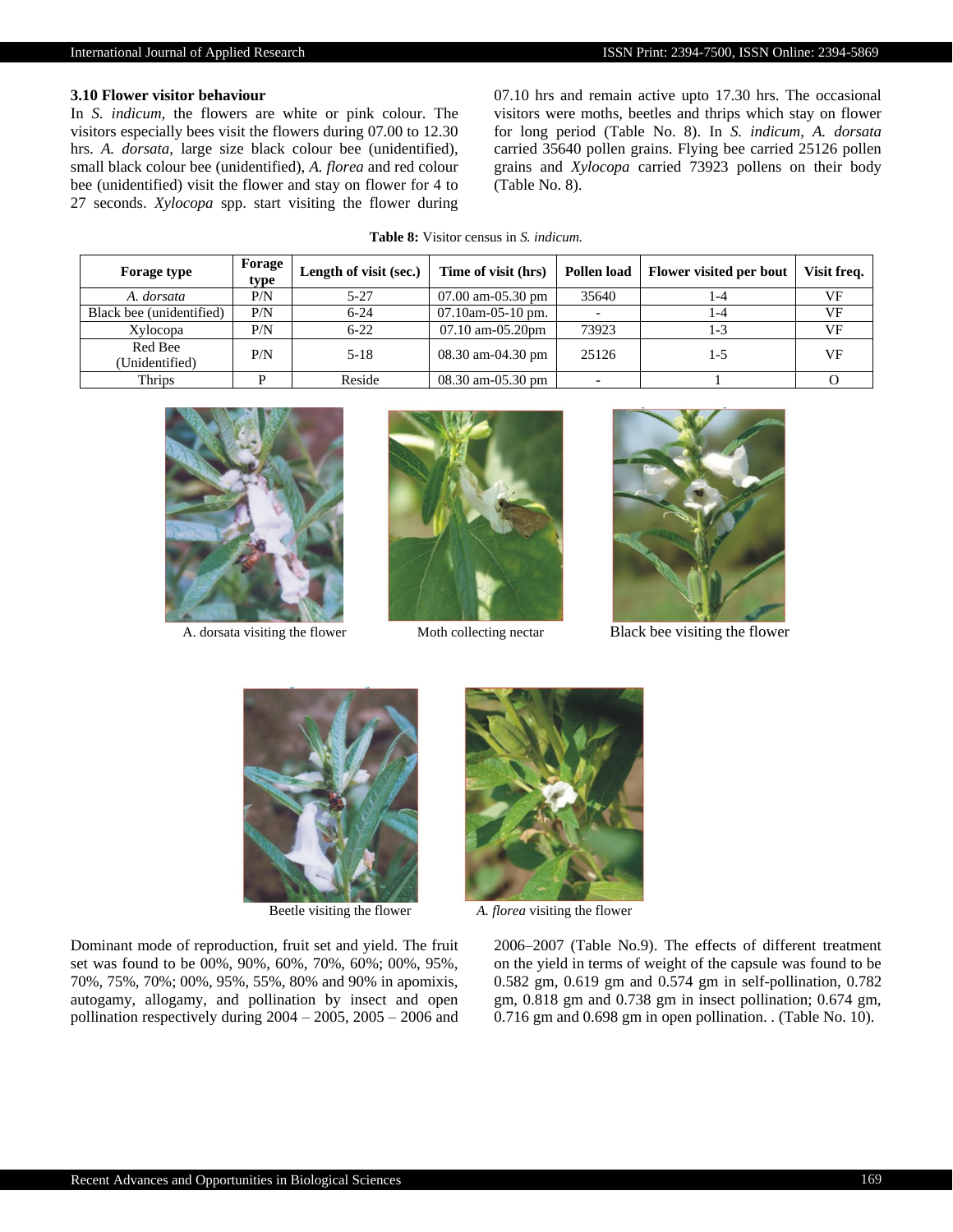| <b>Treatment Sample size</b><br>no. of flowers | <b>Fruit set Fruit set %</b><br>In No. of Flower |    | <b>Fruit set Fruit set %</b><br>in No. of flower |    | <b>Fruit set Fruit set %</b><br>in No. of flower |    |
|------------------------------------------------|--------------------------------------------------|----|--------------------------------------------------|----|--------------------------------------------------|----|
| Apomixis                                       |                                                  | 00 | 00                                               | 00 | 00                                               | 00 |
| Autogamy 20                                    |                                                  | 90 | 19                                               | 95 |                                                  | 95 |
| Allogamy                                       |                                                  | 60 | 14                                               | 70 |                                                  |    |
| <b>Inscet Pollination</b>                      | 4                                                |    |                                                  |    |                                                  | 80 |
| Open Pollination                               |                                                  | 60 | 14                                               |    |                                                  | 90 |

**Table 9:** fruit set

**Table 10:** Effect of different pollination treatment on the yield (in grams).

| <b>Treatment</b>   | 2004-05   | 2005-06      | 2006-07           |
|--------------------|-----------|--------------|-------------------|
| Self-pollination   | $0.582$ g | 0.619g       | $0.574$ g         |
| Hand pollination   |           |              |                   |
| Insect pollination | 0.782 g   | 0.818g       | 0.738g            |
| Open pollination   | 0.674g    | $0.716 \; g$ | $0.698 \text{ g}$ |

#### **4. Discussion**

In S. indicum flower pinkish-purple, corolla pubescent outside having pollen and nectat as a reward. Bees, A. florae, *A. dorsata*, were found to be the visitors in *S. indicum*. The bees land on the flower to collect pollen and nectar (Table No. 8). Jadhav and Ajri<sup>[7]</sup> and Jitender *et al*. <sup>[6]</sup> also reported that *A. florae*, *A. dorsata*, and other insects visits the flower of *S. indicum*. Singh and Dharamwal [4] have reported that *A. dorseta* was the major insect species responsible for the pollination of this crop. However, during the present study *A. cerana indica* was not noticed on seasum crop in this region. The results reported by the Jadhav and Ajri [7] and Jitender *et al*. [6] are comparable with the present findings. As far as the activities of the honey bees are concerned, it was observed that A. florae and *A. dorsata* were most active between 11.00 to 12.00 hrs, respectively. These findings are also in agreement with those reported by Singh and Dharamwal<sup>[4]</sup>. From the observations on flower visitors; the bees are found to be dominant and important pollinators in *S indicum*. The pollen production per flower in *S. indicum* was found to be 3838.23  $\pm$  463.84. Cruden <sup>[10]</sup> stated that the pollen: ovule ratio is a better indicator of breeding system. In *S. indicum* pollen: ovule ratio was found to be higher than that suggested by Cruden <sup>[10]</sup>. The variation may be due to some factors not directly associated with the breeding system.

The stigma receptivity is an important factor in achieving the process of fertilization and plays an important role in successful completion of post pollination events. In *S. indicum* stigmas become receptive after flower opening and emains receptive for whole day. Change in flower colour and closing of flower indicates the loss of stigma receptivity [12-13]. The secretion of nectar synchronizes with activity of pollinators, Karoly<sup>[14]</sup> stated that for many self-compatible insect pollinated species, the out crossing rate is likely to result from the interaction of plants traits and local pollination ecology. The number of visitors visits the blossom of *S. indicum* either to collect the pollen or nectar or both. The dominant visitors were *A. dorsata*, large size black colour bee (unidentified) small black colour bee (unidentified), *A. florea*, *Xylocopa* spp. and Flying bee (unidentified). The occasional visors were moths, beetles and thrips. Deodikar and Suryanarayana [15] also reported the role of insect visitors in *S.* 

*indicum*. During the visit honey bees collect the pollen in the pollen basket attached to their hind legs. The time spent on flower is defined by reward level [16]. Pyke [17] also reported that pollinator visits to flower are related to the amount of nectar present in them. The foraging rate of different flower visitors and time spent differs widely [18].

#### **5. Conclusion**

The pollen production in *S. indicum* was found to be 3838.23  $\pm$  463.84, 3361.05  $\pm$  782.70 and 3735  $\pm$ 775.64 per flower during the flowering period of the years 2004 – 2005, 2005 – 2006, 2006 – 2007 respectively which assures the higher fruit and seed set. Availability of more pollen grains and abundance of flower visitors is again found to be responsible for higher yield. From the observations, the percentage of viability was found to be maximum, which play an important role in fruit and seed set. During present investigation, in *S. indicum* quantity of nectar was found to be more during the period of insect activity. It is concluded from the above observations that the insect visits synchronizes with the time of nectar secretion reflecting the mutualistic relation between flower and insect visitor. *In vitro* pollen germination was found to be more in 50% sucrose. From the observations, the percentage of pollen viability was found to be 96.82% Pollen viability also plays an important role in fruit and seed set.

In *S. indicum A. dorsata*, large size black colour bee (unidentified) small black colour bee (unidentified), *A. florea*, *Xylocopa* spp. and Flying bee (unidentified) were regular visitors. Bees are found to be dominant and important pollinators.

The effect of bee pollination on fruit and seed set significant than self and open- pollination. The fruit set was found to be maximum during insect pollination; this indicated that insect plays an important role in pollination.

#### **6. References**

- 1. Mc Gregor SE. Insect pollination of cultivated crop plants. Agric. Hand. U.S.D.A. 1976; 496:411.
- 2. Sihag RC. Floral biology, melitophily and pollination ecology of cultivated umbelliferous crops. In Recent Advances in Pollen Research, by Varghese, T. M. (ed.) Allied publishers, New Delhi, 1985, 269-276.
- 3. Free JB. Insect Pollination of Crops. Academic Press, London and New York. 1993, 684.
- 4. Singh JP, Dharamwal SS. The role of honey bees in seed setting of onion at Pant Nagar, Dist. Nainital, Uttar Pradesh, India. Indian Bee. J. 1970; 32:23-27.
- 5. Rao MG, Lazar M, Suryanarayana MC. Foraging behaviour of honeybees in *Sesame (Sesamum indicum* L.). Indian Bee Journal*.* 1981; 43(4):97-100.